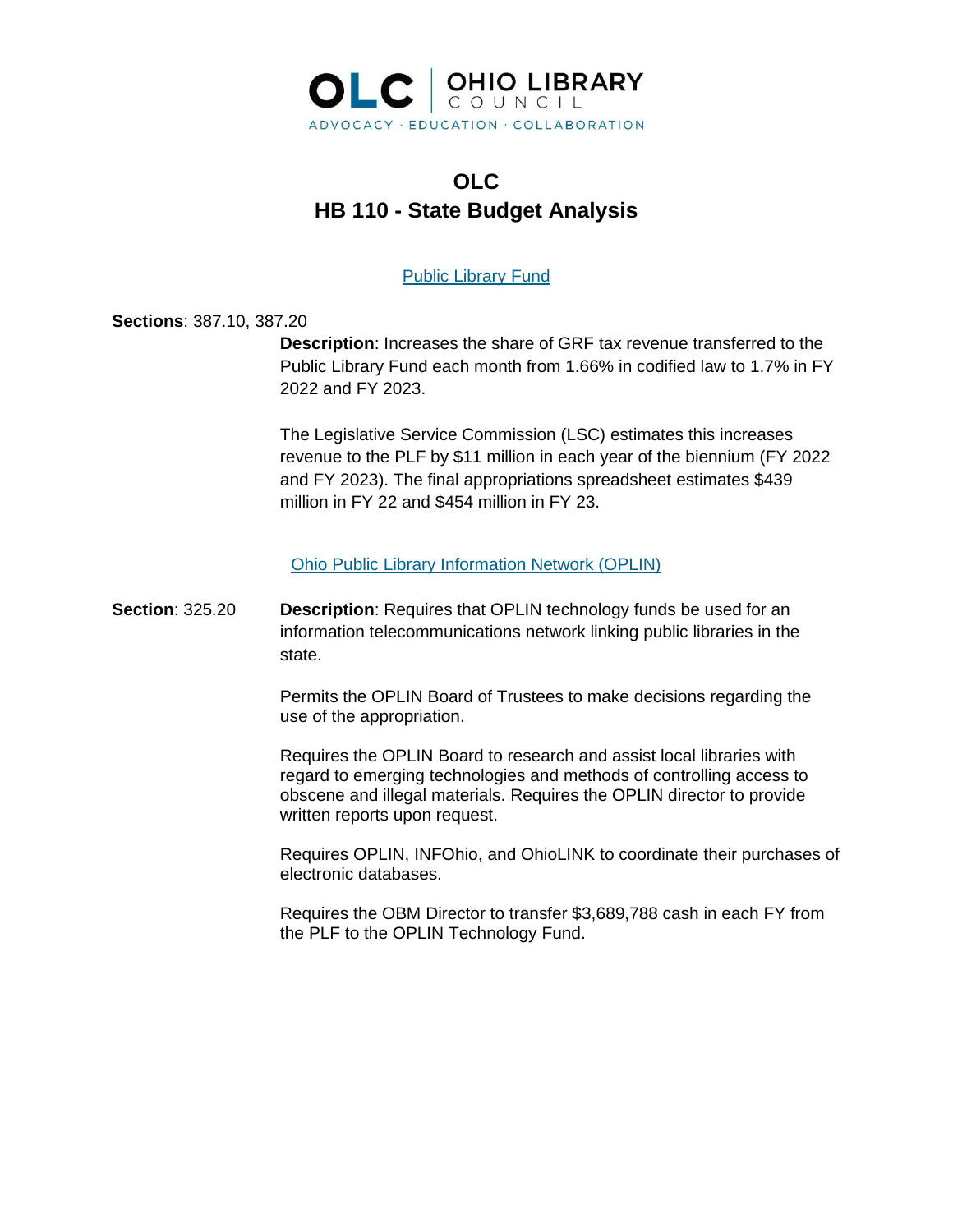

# Library for the Blind

**Section**: 325.20 **Description**: Requires that appropriations to the Library for the Blind Fund be used for the statewide Talking Book Program.

> Requires the OBM Director to transfer \$1,274,194 cash in each FY from the PLF to the Library for the Blind Fund.

# State Library Board

**Section**: 325.10 **Description**: Appropriates \$4,293,122 in each FY for the Operating Expenses of the State Library Board.

Appropriates \$305,000 in each FY for the Ohioana Library Association.

Appropriates \$480,000 in each FY for the Regional Library Systems.

Appropriates \$4,252,887 in each FY for Services for Libraries.

Appropriates \$8,000 in each FY for Services for State Agencies.

# Free Photocopies of Identification

**Section:** 3375.011 **Description**: Requires public libraries to provide an individual with a photocopy of that individual's driver's license, driver's permit, or state identification free of charge if the individual requests one.

# Ohioana Library Association

**Section**: 325.20 **Description**: Earmarks \$180,000 in each fiscal year and requires that Ohioana Library Association appropriations be used for the operating expenses of the Martha Kinney Cooper Ohio Library Association.

> Specifies that the remainder of the appropriation be used to pay the rental expenses of the Martha Kinney Cooper Ohioana Library Association.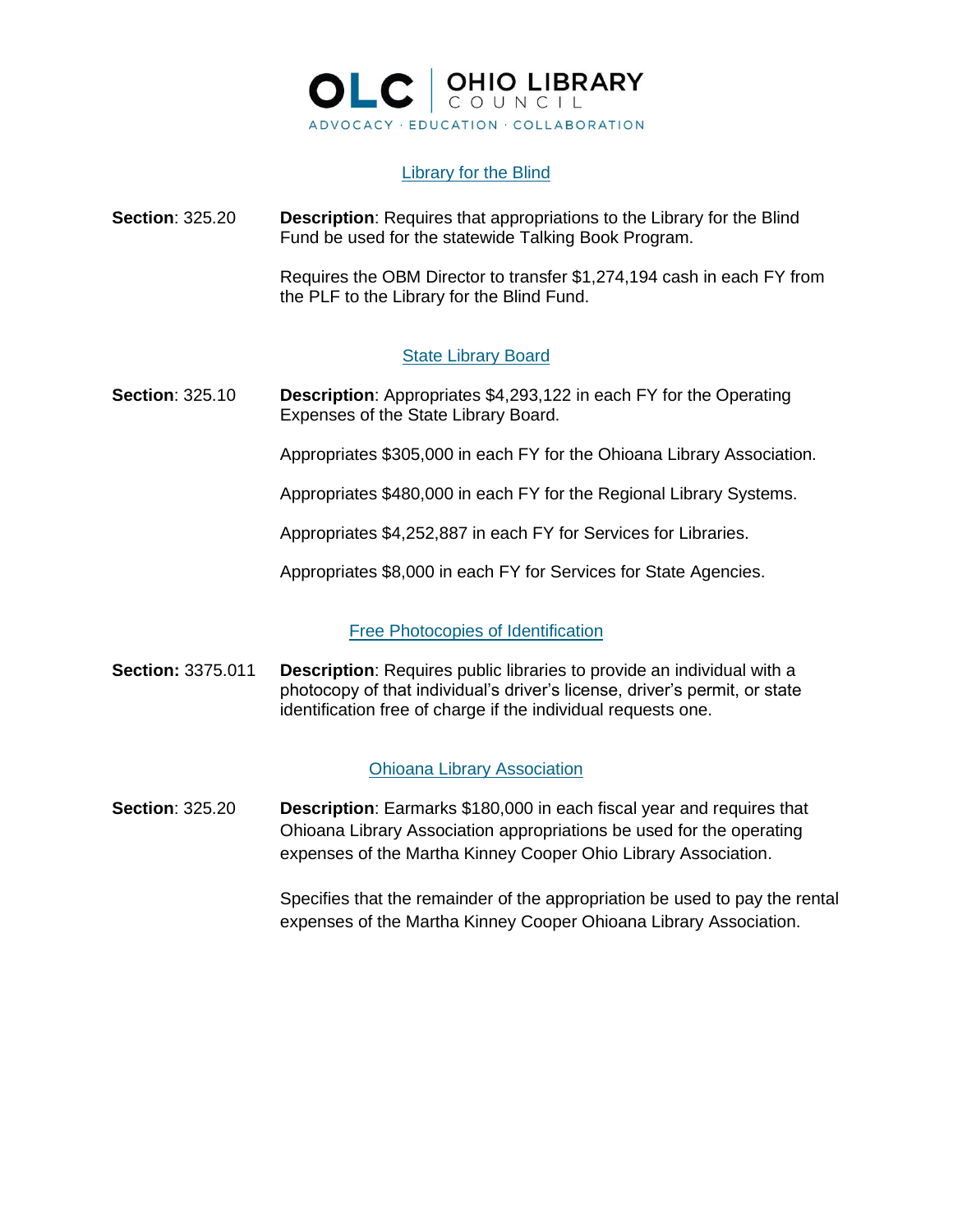

## Education Technology Resources - INFOhio

**Section**: 265.140 **Description**: Earmarks up to \$2,500,000 in each FY from the Education Technology Resources appropriation line item for the Union Catalog and INFOhio Network.

> Earmarks up to \$1,778,879 in each fiscal year to provide grants to educational television stations working with partner education technology centers to provide public schools with instructional resources and services. Specifies that priority be given to resources and services aligned with state academic content standards. Specifies that such resources and services be based upon the advice and approval of ODE, based on a formula developed in consultation with educational television stations and educational technology centers.

> Specifies that the remainder be used to support the training, technical support, guidance, and assistance with compliance reporting to school districts and public libraries applying for federal E-Rate funds; for oversight and guidance of school district technology plans; for support to district technology personnel; and for support of the development, maintenance, and operation of a network of computer-based information and instructional systems.

# Ohio Governor's Imagination Library

**Section**: 307.10 **Description**: Earmarks \$8,000,000 in each FY from the Department of Jobs and Family Services to the "Ohio Governor's Imagination Library" to support childhood literacy efforts in the state.

# Medical Marijuana

**Section**: 3796.28 **Description**: Allows an employer to discharge, refuse to hire, or otherwise discriminate against a person because of that person's use of medical marijuana if the person's use of medical marijuana is in violation of the employer's drug-free workplace policy, zero tolerance policy, or other formal program or policy regulating the use of medical marijuana.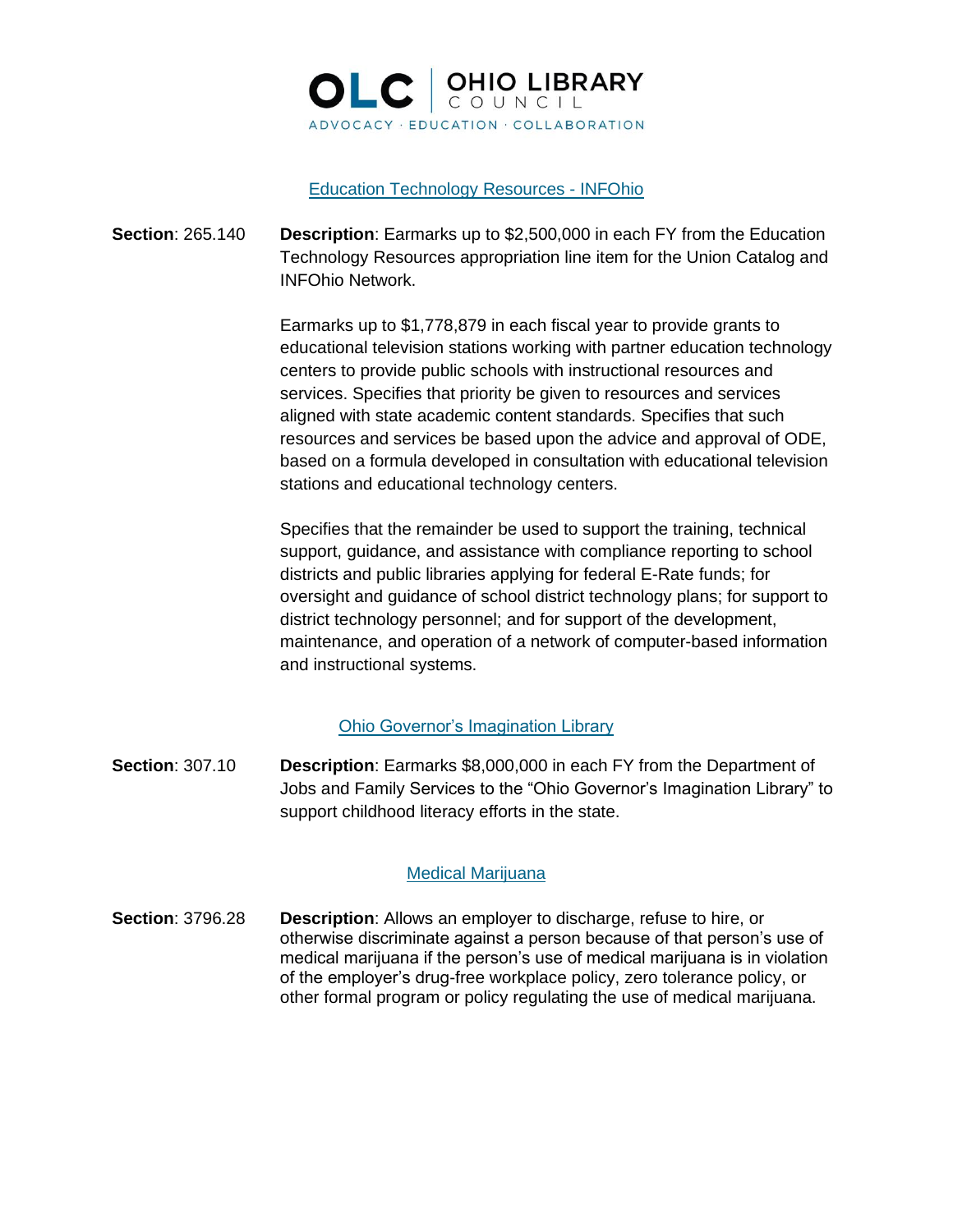

## State and Local Government Expenditure Database

## **Sections**: 113.71, 113.70, 113.72, 113.73,113.74, 113.75, 113.76, 113.77

**Description**: Requires the Treasurer of State (TOS), in collaboration with the Director of Budget and Management (OBM) and the Director of Administrative Services (DAS), to establish and maintain the Ohio State and Local Government Expenditure Database, which is to include detailed data on expenditures of state government and those of volunteering political subdivisions and state retirement systems. Requires the database be made freely available to the public via the TOS and OBM websites. Requires TOS to enter into an annual agreement with OBM and DAS to ensure the proper maintenance and operation of the database.

Allows a political subdivision or state retirement system to publish expenditure information on the database, pursuant to laws governing the database's content.

# Personal Income Tax Rate Reduction

**Section**: 5747.02 **Description**: Makes the following personal income tax changes for TY 803.97 2021 and thereafter:

> Reduces tax rates on nonbusiness income by 3% while eliminating the top bracket and further reducing the tax rate in the next-to-top bracket to 3.99%.

Increases the income level at which the lowest tax bracket begins to \$25,000 in tax year 2021.

Suspends the annual inflation indexing adjustment of income tax brackets and personal exemption amounts in tax year 2021; indexing resumes in 2022.

Reduces all-funds tax revenue an estimated \$915.8 million in FY 2022 and \$784.5 million in FY 2023, including a one-time revenue loss in FY 2022 of \$151.5 million from reduction of withholding rates.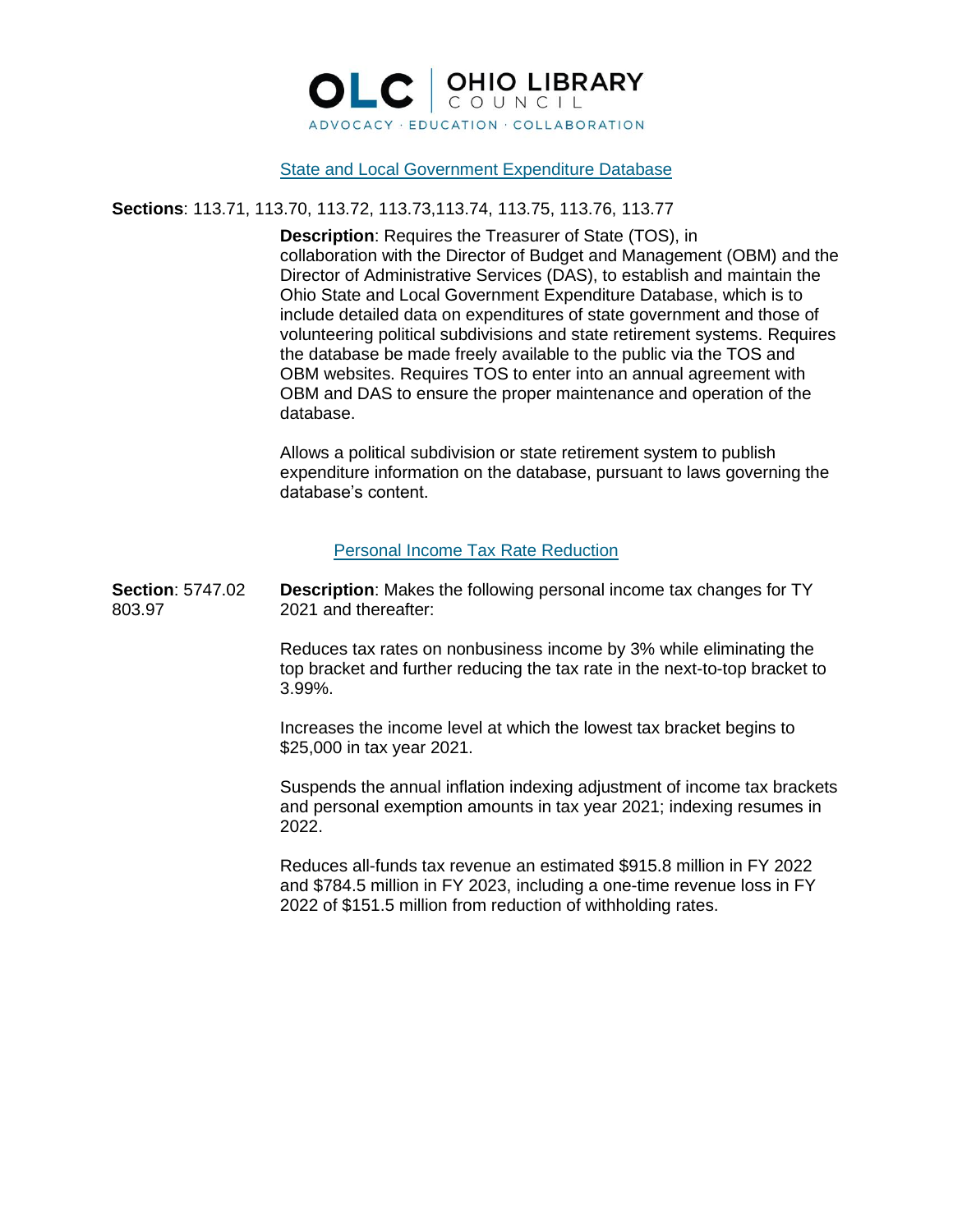

## Income Tax Credits for Education-Related Items

## **Section**: 5747.72, 5747.08, 5747.73, 5747.98, 803.97

**Description**: Authorizes the following two nonrefundable income tax credits for taxable years beginning on or after January 1, 2021:

- 1) A credit of up to \$250, for certain education items used directly for home school instruction, for one or more of the taxpayer's dependents who are home schooled for the school year,
- 2) A credit of up to \$750 per taxable year for cash donations made to nonprofit scholarship granting organizations for primary and secondary school students that prioritize awards to low-income students.

State personal income tax revenue loss from the \$250 credit per taxpayer for homeschooled dependents is estimated at \$2.8 million per year. GRF revenue losses would reduce distributions to the LGF and PLF.

## Income Tax Credit for Private School Tuition

#### **Section**: 5747.75, 5747.08, 5747.98, 803.180

**Description**: Authorizes a nonrefundable income tax credit for tuition paid for one or more dependents to attend a private school that is not chartered by the State Board of Education. Limits eligibility to all households whose total federal adjusted gross income (FAGI) is under \$100,000. The maximum allowable credit is \$500 if the taxpayer's income is under \$50,000 and \$1,000 if the taxpayer's income is between \$50,000 and \$100,000.

#### Income Tax Deduction for Capital Gain from Sale of Business

#### **Section**: 5747.79, 5747.01

**Description**: Allows an income tax deduction, beginning tax year 2026, for capital gains for taxpayers with an ownership interest in a business. Provides that the deduction equals the lesser of 1) the capital gain or 2) a percentage of the business' payroll over a specified period, based on the taxpayer's proportionate interest in the business.

Allows the deduction to taxpayers who either 1) materially participated in a business that was headquartered in Ohio for the five preceding years or 2) made a venture capital investment of at least \$1 million in such a business. Provides that the deduction based on the business' payroll is based on payroll as defined for income tax withholding purposes, excluding amounts paid to the taxpayer or specified relatives of the taxpayer.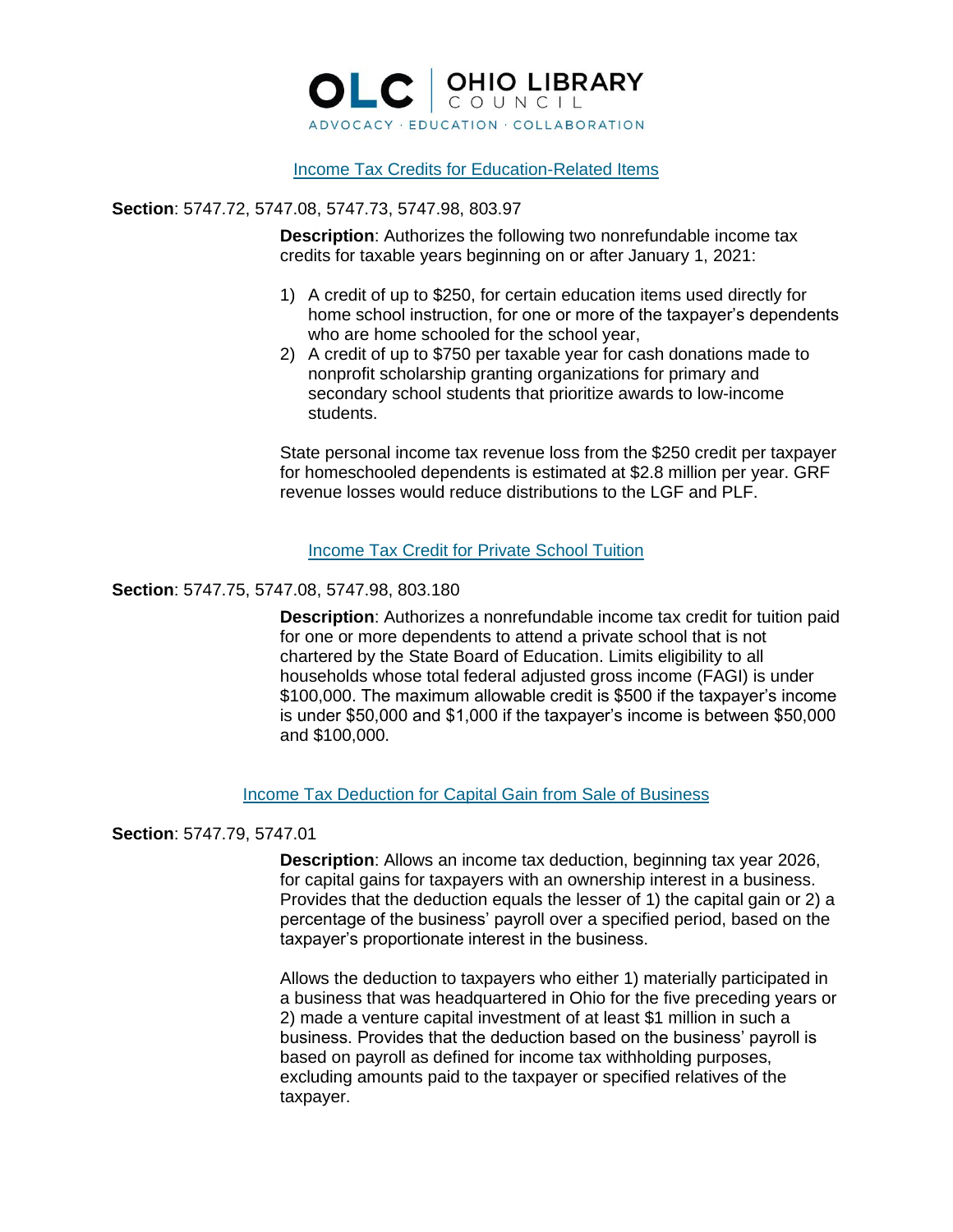

Revenue loss to the GRF, LGF, and PLF beginning in FY 2027. The Department of Taxation estimates annual revenue losses ranging from the upper tens of millions to the lower to middle hundreds of millions of dollars. The revenue losses likely would vary considerably from year to year.

#### Kilowatt-hour and Natural Gas Consumption Taxes

#### **Section**: 5727.80, 5727.81, 803.100

**Description**: Clarifies the law exempting certain end users from the kilowatt-hour tax by specifying that the tax does not apply to an end user that (1) generates its own electricity primarily for its own consumption on the same premises, but that also provides excess electricity to other entities, or (2) generates its own electricity primarily for its own consumption at a facility that is located on property that is contiguous to the property on which the electricity is consumed, provided, in either case, the generation facility does not initially exceed the end user's necessary electricity needs. (Currently, an end user is exempt if it uses self-generated electricity on the same site where the electricity was generated.)

The Tax Department estimates that this would reduce all funds revenue by approximately \$2.6 million in FY 2022 and \$3.9 million in FY 2023, of which the GRF revenue loss would be about \$2.5 million and \$3.8 million in FY 2022 and FY 2023, respectively. The remaining approximately \$0.1 million revenue loss each year would be split equally between the Local Government Fund and Public Library Fund. The reductions to LGF and PLF allocations will reduce distributions to counties, municipalities, townships, public libraries, and other political subdivisions.

#### Megaproject Tax Incentives

**Sections**: 122.17, 3735.65, 3735.67, 3735.671, 5709.61, 5709.62, 5709.63, 5709.631, 5709.632, 5751.01, 5751.052, 5751.091

> **Description**: Authorizes various tax incentives for operators and certain suppliers of a "megaproject" (i.e., a development project that includes at least \$1 billion in investment or creates at least \$75 million in Ohio payroll, both indexed to inflation). Requires such operators and suppliers to apply to the Director of Development Services, similar to the existing job creation tax credit (JCTC) requirements. Excludes from gross receipts subject to the commercial activity tax (CAT) a megaproject supplier's receipts from the sale of tangible personal property to a megaproject operator.